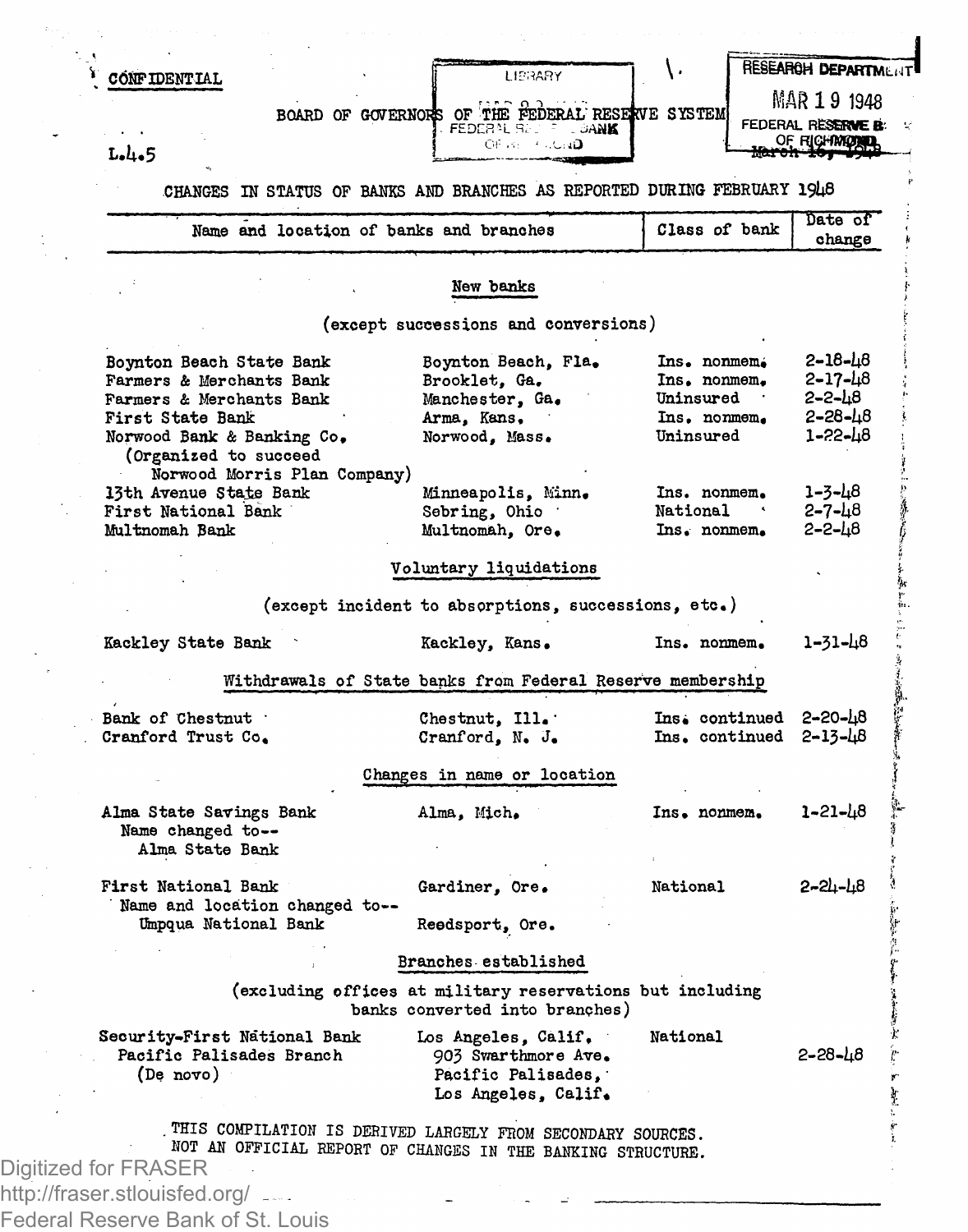| Name and location of banks and branches                                      |                                                                                             | Class of bank | Date of<br>change |
|------------------------------------------------------------------------------|---------------------------------------------------------------------------------------------|---------------|-------------------|
|                                                                              | Branches established - Cont'd                                                               |               |                   |
|                                                                              | (excluding offices at military reservations but including<br>banks converted into branches) |               |                   |
| First National Bank<br>Commuter's Branch<br>(De novo)                        | Greenwich, Conn.<br>New York, New Haven,<br>and Hartford Rail-<br>road Station              | National      | 2-17-48           |
| Malden Savings Bank<br>Maplewood Square Branch<br>(De novo)                  | Malden, Mass.<br>l4 Lebanon Street                                                          | Uninsured     | 11-14-47          |
| Union Trust Co.<br>North Main Street Branch<br>(De novo)                     | Springfield, Mass.<br>3316 Main Street                                                      | Member        | 2-16-48           |
| Industrial National Bank-Detroit<br>Washington Boulevard Office<br>(De novo) | Detroit, Mich.<br>1408 Washington Blvd.                                                     | National      | $2 - 2 - 18$      |
| Michigan Bank<br>21374 Grand River Ave. Branch<br>(De novo)                  | Detroit, Mich.<br>21374 Grand River Ave.                                                    | Uninsured     | $2 - 16 - 18$     |
| Pontiac State Bank<br>Drayton Plains Branch<br>(De novo)                     | Pontiac, Mich.<br>Drayton Plains, Mich.                                                     | Ins. nonmem.  | 2–16–18           |
| First National Bank & Trust Co.<br>Biltmore Branch<br>(De novo)              | Asheville, N. C.<br>Plaza in Biltmore<br>Section                                            | National      | $2 - 16 - 18$     |
| Wachovia Bank & Trust Co.<br>Biltmore Branch<br>(De novo)                    | Winston-Salem, N. C.<br>Asheville, N. C.                                                    | Member        | $2 - 19 - 48$     |
| Central Trust Co.<br>Roselawn Branch<br>(De novo)                            | Cincinnati, Ohio<br>7364 Reading Road                                                       | Member        | 5-16-48           |
| Portland Trust & Savings Bank<br>Parkrose Branch<br>(De novo)                | Portland, Ore.<br>Parkrose, Ore.                                                            | Member        | 2-2-48            |
|                                                                              | Branch discontinued                                                                         |               |                   |
| California Bank<br>Eighth & Spring Branch                                    | Los Angeles, Calif.,<br>800 South Spring St.                                                | Member        | 2-21-48           |
|                                                                              |                                                                                             |               |                   |

Digitized for FRASER http://fraser.stlouisfed.org/ Federal Reserve Bank of St. Louis